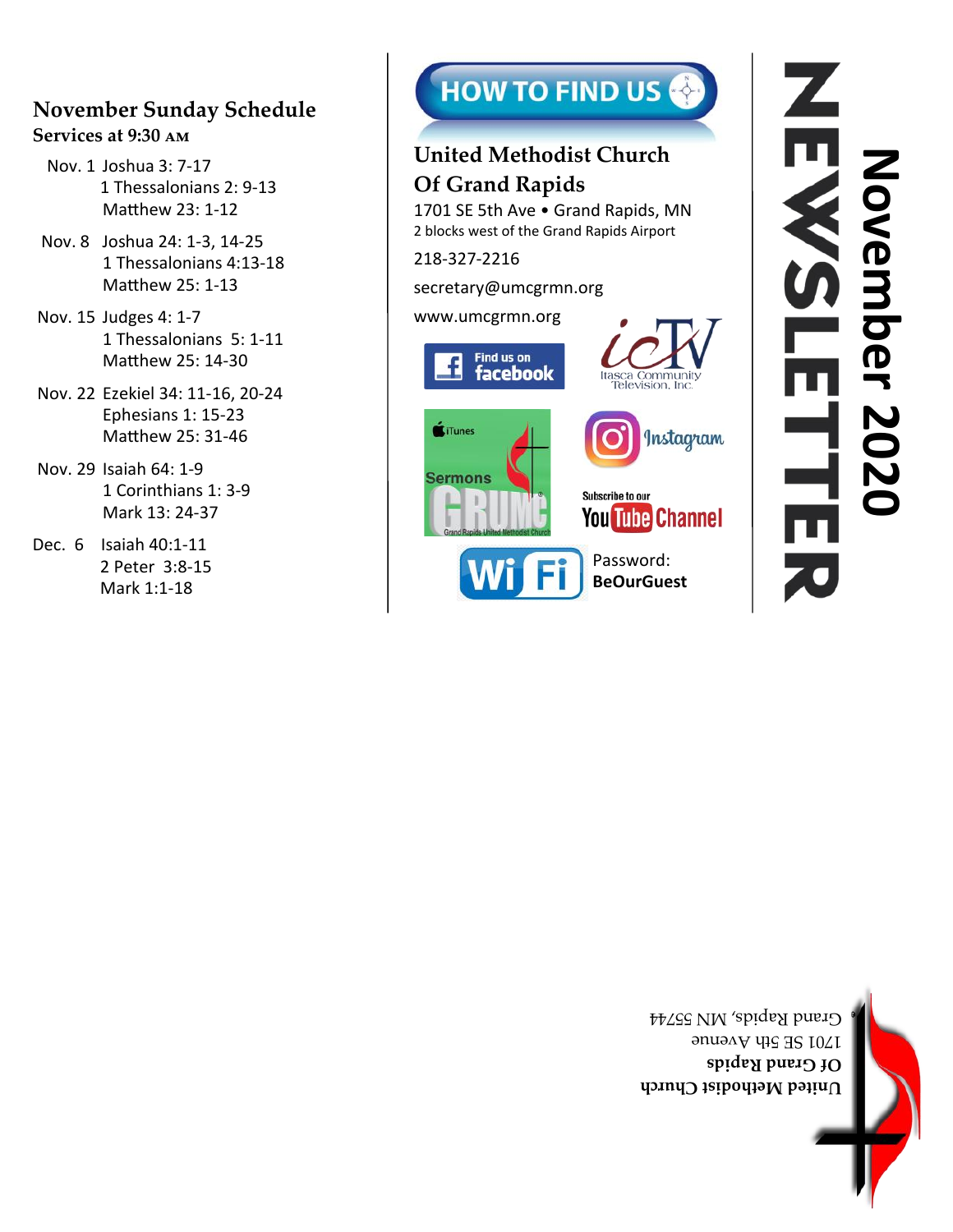



**GROW** in love of God and neighbor

> **REACH** new people

**HEAL** a broken world

#### **STAFF**

*Pastor* Rev. James Crecelius

> *Administrator* Jodi Martin

*Accompanists* Susan Hoolihan Gretchen Bensen

*Ready Set Grow Preschool* Mary Hanson Shari Tverberg

> *Custodial* Justine Williams

*Office Hours* Monday-Friday 9:00-2:00



**The Lord will indeed give what is good, and our land will yield its harvest. – Psalm 85:12**

While the weather outside these days might suggest otherwise…. It is the season of harvest! Sometimes the growing season seems very long. Months go by, and at times the growth of a crop seems almost imperceptible. In midsummer, the calendar seems full of weeks when storms or disease

might threaten a crop, and harvesttime seems far away. Still, at other times in our lives the moment for harvest can seem to rush quickly toward us and we rush to be ready in time.

The same is true in our living before the Lord. While we occasionally have seasons of rapid growth in our faith, at other times the harvest seems far away, with many obstacles and challenges to trip us up. Storms of anger sweep over us, and we speak harsh words to a spouse or a child. We wilt in the heat and drought of financial pressures, and we are tempted to cut corners as stewards of the resources God has given. The floods of chaos and crisis can seem to overwhelm us

When the harvest seems so far off, we need to hear again God's promise. Yes, our brokenness and sin are a reality we need to deal with. But God has also shown us God's own unfailing love and also God's abundant and eternal life in Christ. While we might feel dried up, broken to bits, or overwhelmed, God is faithful, is All-Surpassing, and cannot be overcome!

The psalmist invites us to "listen to what God the Lord says" and to hear God's promise of love, renewal, resurrection, and peace! Jesus reconciles us and restores us to a right relationship! We are people of the empty tomb! In Christ, the harvest is guaranteed! And here we are in the season of harvest! (Hard to realize that with all this "white stuff" on the ground!) The fields are ripe, and the abundance and blessing of God is and are evident. While, in some seasons of life the fruit of our lives still seems far off, often we must be ready to act and harvest the opportunities of the Commonwealth of Christ. They are "at hand" as Jesus says.

Through the growing season, certain plants become mature and their fruit ripe at different times. We need to be daily checking the "fields of harvest" in our lives. The workplace, our neighborhood, the classroom, our community….in each of these places and more – God is breaking God's Kingdom forth! Are we ready to harvest the opportunity to touch a heart, change a life, build up and increase the community of faith for the Cause of Christ?

"The Lord will indeed give [us] what is good." In due time, our lives will yield a harvest in Christ.

Be God's, Pastor Jim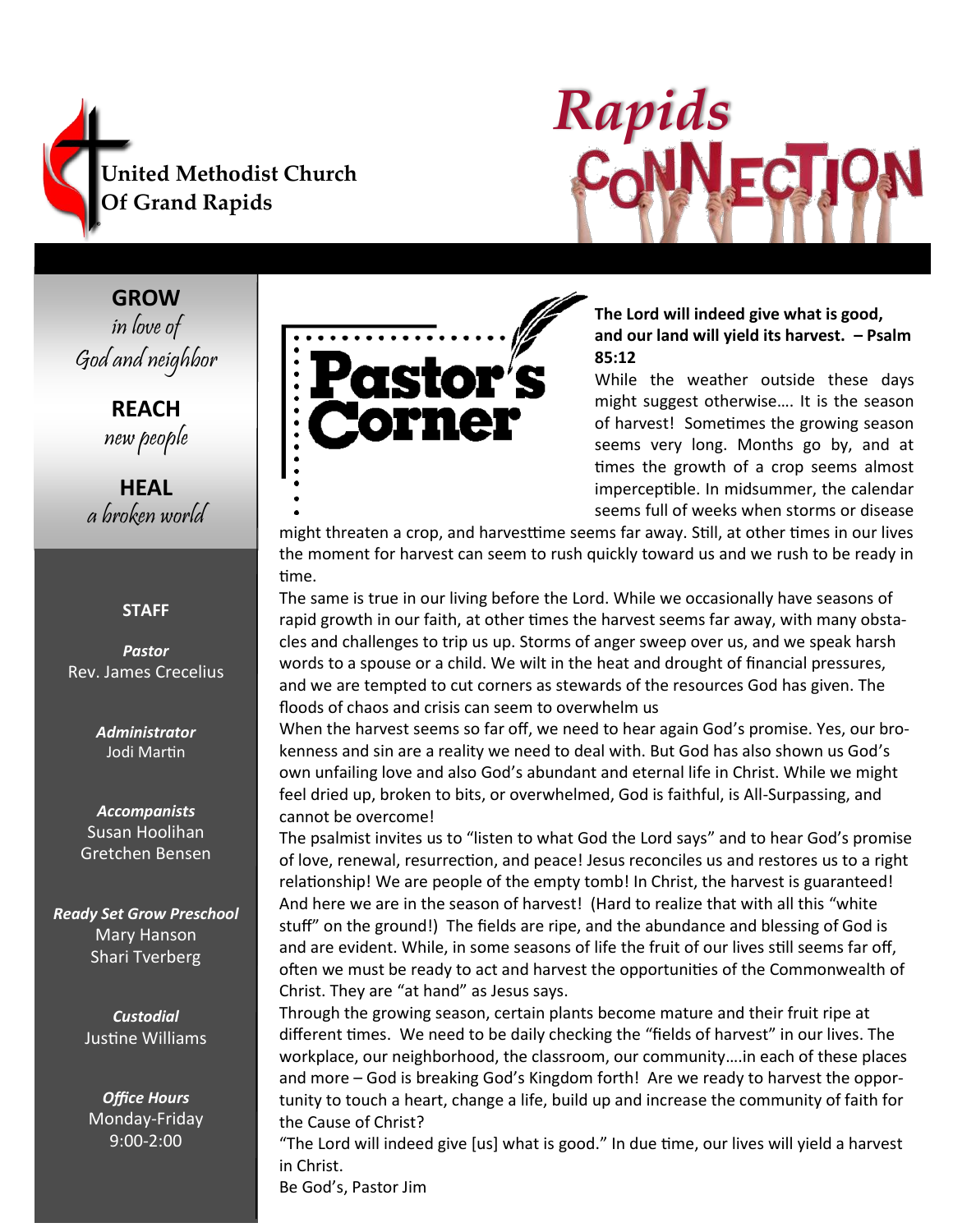

God is always with you and God is All-Surpassing. So why do we worry? In our discussion at Sr. High Youth meeting, we looked at Matthew 6:24-35. Jesus tells us not to worry. He says worrying won't "add a minute to your life", nor will it improve whatever situation you're worrying about. Still, we all find ourselves doing it at times. How especially true in times like we live in now…. Our discussion lead to what we hope for, how frustrating it is to not be able to share certain things because you're pretty sure someone's going to "pounce" on what you say or get in your face about it. "How do we respect one another?" was one of the questions we considered,

*It was great to welcome Hanna & Naesa to the group! Two brand new faces who jumped right in! Also, thanks to an anonymous church member sponsoring the sandwiches and salad!*

Reminder that Jr. High Youth meets this Sunday following service till noon. Parents are encouraged to enjoy a brunch at a local eatery and pick up their youth at noon (we'll always finish at noon – even if we're not "finished"). Anyway, this Sunday we'll look at a video about courage in relationships and see how that ties into what God says about being a Christ Follower.

Other Important Youth Dates: Sunday, Nov.  $1^{st}$  Last Confirmation Class (6:00) Wednesday, Nov.  $4^{th}$  Sr. High Sunday, Nov.  $8^{th}$  Jr. High<br>Sunday, Nov.  $15^{th}$  Confirm **Confirmation Sunday!** Wednesday, Nov.  $18<sup>th</sup>$  Sr. High Sunday, Nov. 22<sup>nd</sup> Jr. High Wednesday, Dec  $2^{nd}$  Sr. High Sunday, Dec.  $13^{th}$  Jr. High Wednesday, Dec.  $16<sup>th</sup>$  Both Jr. & Sr. High Shopping for Christmas families and Christmas Party

Confirmation's last Meeting is Nov.  $1^{st}$ ! We'll review the questions for your paper and make sure everyone's caught up! All confirmands really need to be there! Papers are due by Sunday, Nov. 8<sup>th</sup>. Confirmation Sunday is Nov. 15<sup>th</sup>! It will be a great service!! Your church is very proud of all of you!



The annual Open Door Coat Rack was held October 12-15. Sheila Weeks put together a committee of Judy Peterson, Carolyn Orlich, Lisa Randall, Barbara Brossmer and Kay Klingman. Due to Covid, changes of operation were needed. After a discussion with the Itasca Health Department, it was decided that

we would need to give out new items. We didn't feel we could wash every coat that came in. Therefore, we chose to only serve children 0-18 years of age. 562 children have been served from 193 families.

Our community generously donated financially so that we could provide new coats, snow pants and boots. A grant from the Community Foundation for \$5,000 and Business Professional Women for \$1,000 as well as a generous donation from the Colony Square residents. Donations were received from community churches and individuals. L & M and Glenn's gave us discounted items. Target discounted purchases as well as gave a \$200 gift card. Walmart gave a \$200 gift card. These donations are definitely a blessing to so many children in our community!

The best stories we heard were from a teacher whose students came in with their new coats and were so excited to have a new coat. One little girl said that it was the first time she had ever had a new coat. She wouldn't take her coat off all day.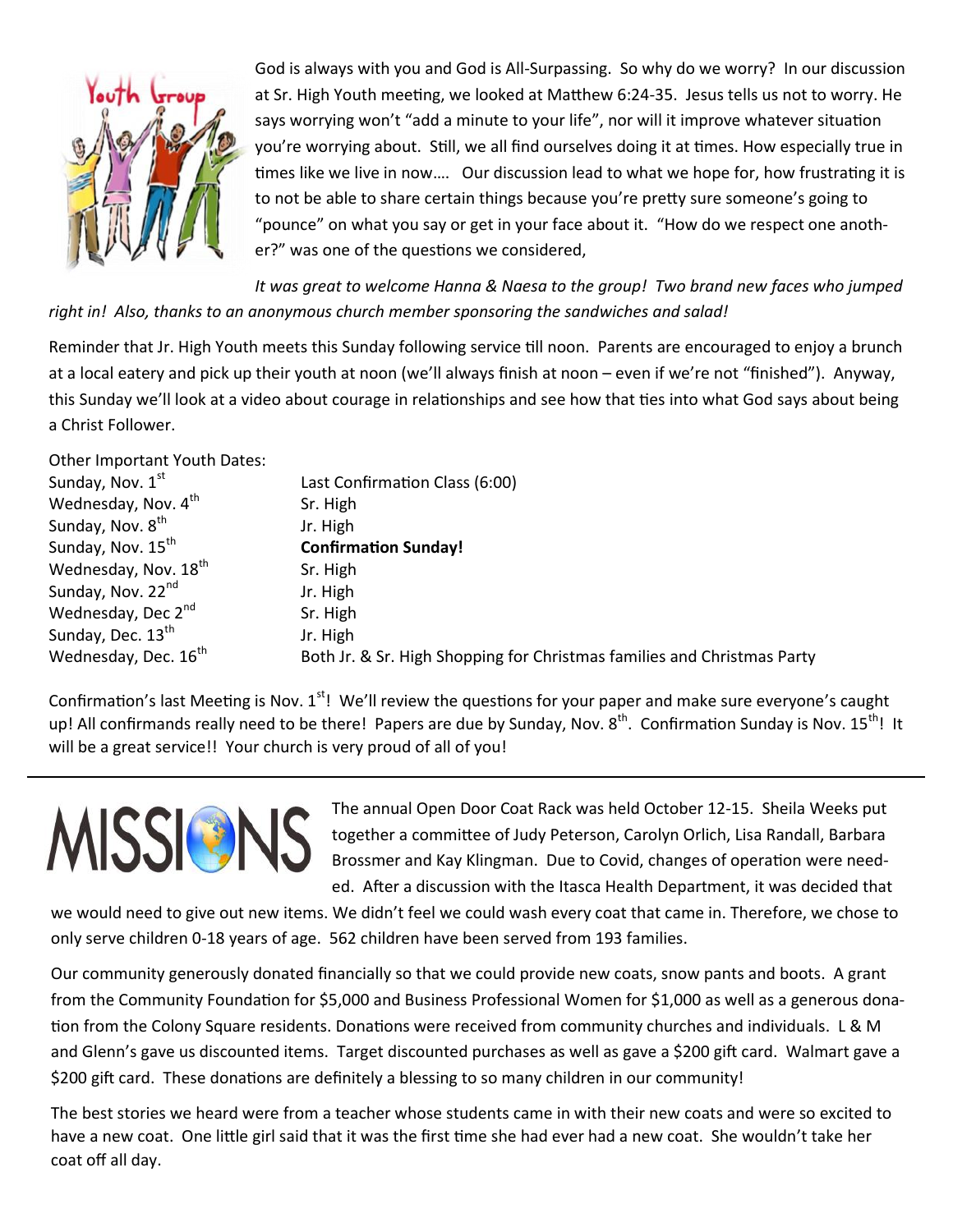

Coordinators: Carolyn Orlich and Steve & Stephanie Zimmer

Karen Anderson Ross & Margaret Cass Patty Christensen Ken & Sandy Hansen Mary Hanson Marva Jean Hutchens Ken & Carol Kerr Candice Kortekaas Mike & Martha Lentz Jarod & Jen Lund Michael & Mandy Norton John & Kathy Pliska Jim & Cindy Ridley Dave & Margy Strock Sheila & Lloyd Weeks Jake & Carrie Zimmer

*The captain will contact you if there is a need for help serving a lunch, funeral or other event.*





Nov.29 Stephen & Bea Ovadje

30 Gene & Linda Rasmussen



| Nov.<br>1      | <b>Bryce Thompson</b>  |  |  |
|----------------|------------------------|--|--|
| 4              | Ruth Martin            |  |  |
| 4              | Jenna Naymst           |  |  |
| 5              | Patti Kampa            |  |  |
| 6              | Alice Anderson         |  |  |
| $\overline{7}$ | Ken Hansen             |  |  |
| 8              | <b>Eugene Swedeen</b>  |  |  |
| 10             | Becky Larson           |  |  |
| 11             | Michelle Vanina        |  |  |
| 12             | Carol Spooner          |  |  |
| 13             | <b>James Borst</b>     |  |  |
| 14             | Ron Klingman           |  |  |
| 17             | Morgan Meyer           |  |  |
| 19             | Jacob Larson           |  |  |
| 21             | Annette Couch          |  |  |
| 21             | <b>Sheryl Tverberg</b> |  |  |
| 24             | Dan Duffy              |  |  |
| 25             | Joel Zimmer            |  |  |
| 28             | Robert Drake           |  |  |
| 29             | Lois Carlson           |  |  |
| 29             | Corky Krall            |  |  |
| 29             | Iris Nordby            |  |  |

- 29 Curtis Person
- 29 Marit Tverberg
- 30 Kenyon Casper



# September 2020 Monthly Snap Shot

|                         | Income   | Expenses  | Net Income |
|-------------------------|----------|-----------|------------|
| September 2020          | 16,828   | 20,336    | (3,508)    |
|                         |          |           |            |
| YTD - 2020              | 179,232  | 153,180   | 26,052     |
| YTD - 2019              | 219,901  | 223,549   | (3,648)    |
| Change                  | (40,669) | (70, 369) | 29,700     |
|                         |          |           |            |
| YTD - 2020 - Weekly Avg | 4,596    | 3,918     | 678        |
| YTD - 2019 - Weekly Avg | 5,687    | 5,681     | 6          |
| Change                  | (1,091)  | (1,763)   | 672        |

Thank you for your continued support of the day-to-day ministry of the church. We try to be careful stewards of your gifts.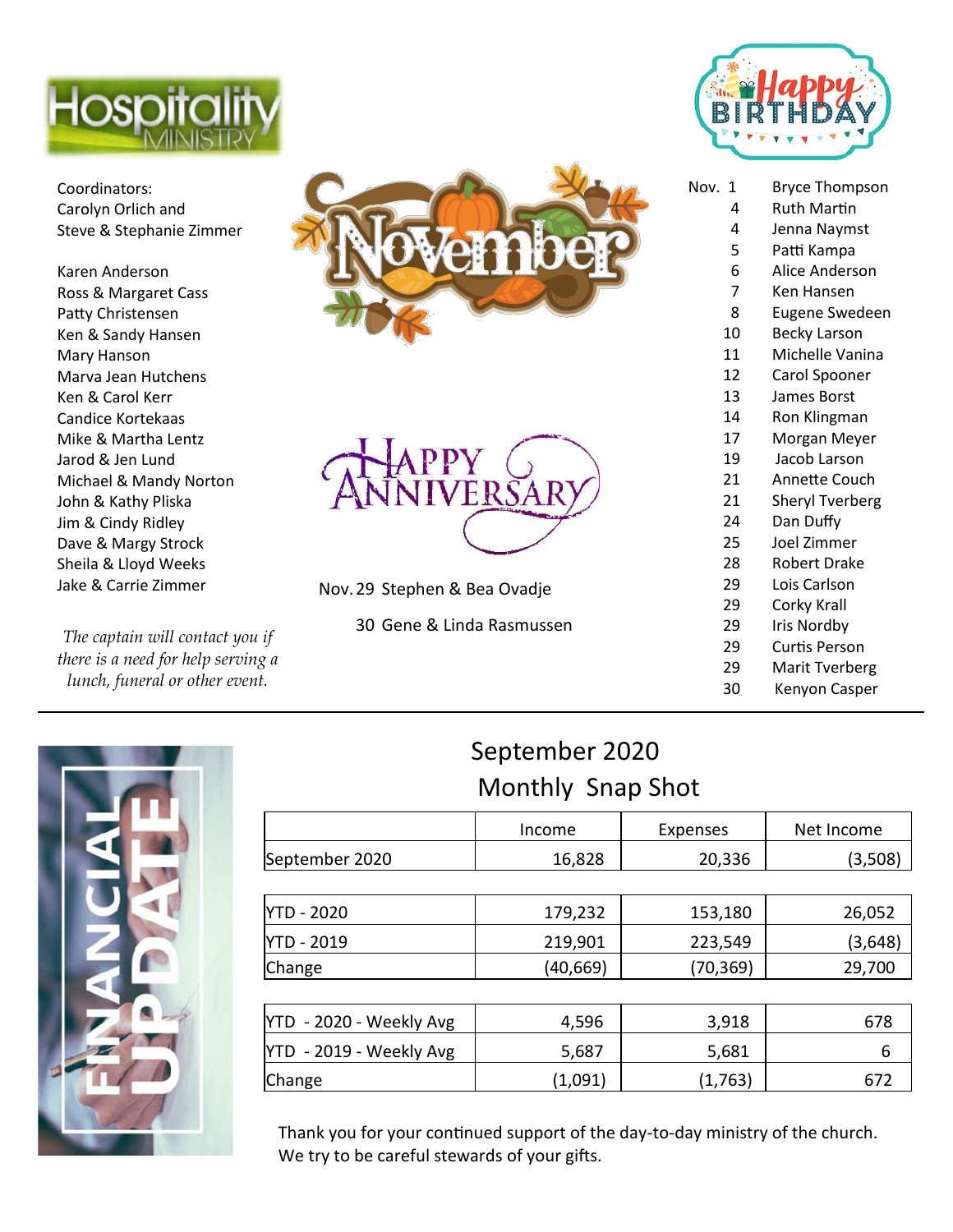

## **Fireside Readers**

In October, we began our two-meeting plan. Each month, Fireside readers will meet on the 4th Monday, but you

may choose to attend a meeting during the day - at 1:00 PM or a meeting in the evening - at 6:30 PM. Our hope is by offering the meetings two different times, we'll encourage some new readers to join us as well as make it easier for those who prefer not to go out at night during the colder, darker winter months. Both groups will read the same book each month. You are welcome to attend either or both meetings. We also plan to gather as a larger group 3 times a year. For November, we are reading **American Dirt** by Jeanine Cummins. This is a top seller. There are copies in the Arrowhead Library region. If you don't plan to buy it, put a hold on now.

## **GRUMC SUNDAY SERVICE ON YOUTUBE**

We now have the ability to LIVE STREAM our services as they occur. Our plan to do this each Sunday that we are able to meet. This means you will be able to log into our YouTube channel [\(https://](https://www.youtube.com/channel/)

## [www.youtube.com/channel/](https://www.youtube.com/channel/)

UCdKZzWoWgOnjrV2NbZudelg) each Sunday morning to watch the services as they occur. We will also continue to upload our services for ICTV, so that programming will continue as in the past. The best way to be notified about each new posting is to subscribe to our church YouTube channel. Click on or enter this link:

#### [https://www.youtube.com/](https://www.youtube.com/channel/) [channel/](https://www.youtube.com/channel/) UCdKZzWoWgOnjrV2NbZudelg



When you see the red SUBSCRIBE button on the right side of the screen, click Subscribe. You will then receive notification each time a service is ready to watch or uploaded. If you are interested in learning more and becoming a part of the team that works each week on this significant part of our ministry, please contact Justine (218- 259-3532) or Keith (218-410- 1650). And thank you for watching!



**Prayer Chain** To receive or request prayer, contact **Nancy O'Toole at nlotoole@me.com**

#### **The Season of Advent:**



Advent begins on Nov. 29<sup>th</sup>. In such a distorted and chaotic season, we find ourselves in, how much more important to celebrate God's great love and prepare for the coming of the Christ Child!

Advent is a season of four weeks including four Sundays. *Advent* derives from the Latin word *Adventus*, which means "coming." The season proclaims the coming of Christ – whose birth we prepare to celebrate, who comes continually in Word & Spirit, and whose return in final victory we anticipate. Each Sunday has a distinctive emphasis: Christ's coming in final victory (First Sunday), John the Baptist (Second & Third Sundays), and the events immediately preceding the birth of the Christ Child (Fourth Sunday)

As we do each Advent, we'll light the Advent Wreath and hang the Banners of the four themes of each Sunday: Hope, Peace, Love, & Joy! With every other pew taped off, the sliding panels at the back of the sanctuary completely open and chairs set up at safe distances from each other behind the pews; we are able to seat worshippers at a safe distance from one another and still enjoy congregational worship. You are invited to come and share in the Season of Advent.

Be Gods, Jim

### **A note from Nancy O'Toole:**

June Kent, will be 99 on December 11th. I'd like to put out a request that members send cards to her. June



loves receiving cards and has also been a person who has sent many cards to others. Her address is: June Kent

> 312 Second Avenue SE, Grand Rapids, MN 55744

## **GRUMC Garbage Service:**

During this Season of Covid Crisis, the Trustees have suspended UMC's garbage service. Please DO NOT put anything in the dumpster. Please DO NOT leave any food items in the trash cans within the building, in the cans outside or in the dumpster. The Trustees have made this decision in order to be diligent with the finances of the church.

Thank you, The Board of Trustees